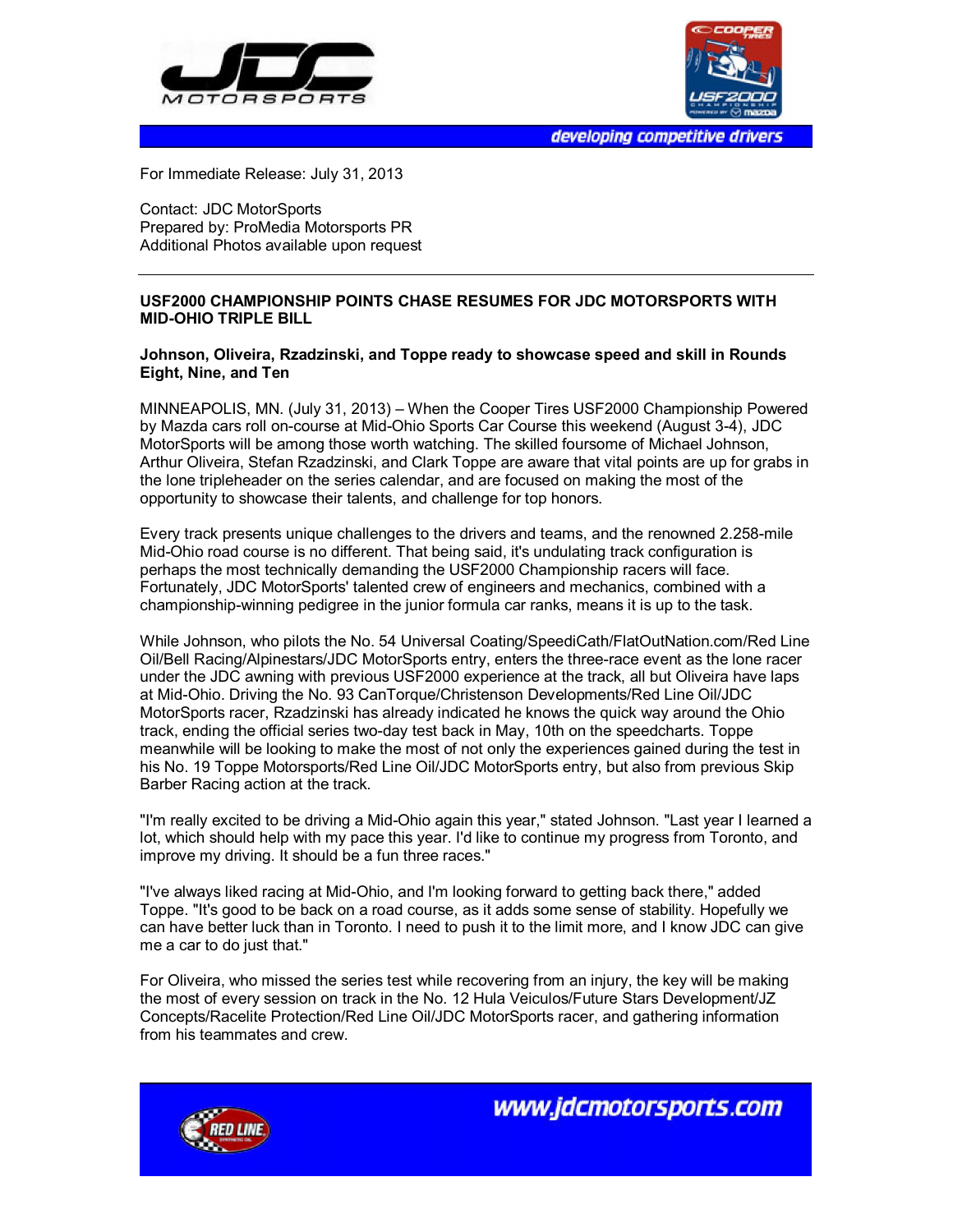



developing competitive drivers

"Mid-Ohio is a very technical track which forces the driver to be concentrating one hundred percent of the time," commented Oliveira. "I'm looking forward to the challenge, as my interaction with the team/crew is getting better every time out. With three races on the schedule giving me more seat time, I'm confident of even better results."

The quest for places on the Cooper Tires USF2000 Championship Powered by Mazda podium at Mid-Ohio Sports Car Course commences for JDC MotorSports via two test sessions on Thursday (August 1). The tripleheader officially gets underway one day later with the lone practice and qualifying runs. Saturday (August 3) features Round Eight at 8:35 am local time, followed by Round Nine at 3:25 pm local time. The weekend concludes on Sunday (August 4), with the green flag for Round 10 slated to wave at 9:10 am local time. Live timing and scoring during the IZOD IndyCar Series event will be available at www.f2000.com/Multimedia/Live.aspx.The Minnesotabased team enters the lone series tripleheader in Ohio sitting seventh in the team standings.

JDC MotorSports races with associate sponsorship from RedLineOil.com

Additional information on JDC MotorSports can be obtained from the team's website  $\varpi$ www.jdcmotorsport.com For direct contact, please contact John Church @ 952-233-3075

Learn more about Michael Johnson at MichaelJohnsonRacing.com and keep up to date via Twitter @ Racer54isCool and Facebook @ Michael Johnson Racing Videos also available on YouTube @ Michael Johnson Racing

Learn more about Arthur Oliveira at ArthurOliveiraRacing.com and keep up to date via Twitter @ A Oliveira02 and Facebook @ Arthur Oliveira Videos also available on YouTube @ Arthur **Oliveira** 

Learn more about Stefan Rzadzinski at RzadRacing.com and keep up to date via Twitter @ RzadRacing and Facebook @ Stefan Rzadzinski Videos also available on YouTube @ Stefan Rzadzinski

Learn more about Clark Toppe at ClarkToppeRacing.com and keep up to date via Twitter @ ClarkToppe and Facebook @ Clark Toppe Racing Videos also available on YouTube @ Clark **Toppe** 

###

## **About JDC MotorSports:**

Involved in formula car racing since its inception in 1994, JDC MotorSports has established itself as one of the leading junior open-wheel teams in North America. Initially making its mark in the F2000 class of club racing competition, JDC MotorSports was soon a team worth watching in the pro ranks. Competing in the Formula Ford 2000 Zetec Championship, the team not only won races, but also helped develop multiple young drivers. In 2005, JDC MotorSports expanded its efforts, entering the Star Mazda Championship. Quickly becoming one of the top teams in the series, JDC captured both the driver and team titles in 2007, as well as Rookie of the Year honors, with Dane Cameron scoring a series-high three wins. In 2008, JDC MotorSports was the runner-up in the Star Mazda Championship and finished fourth in its inaugural season of F2000 Championship Series competition. The Minnesota-based team won the Star Mazda Championship title with Rookie of the Year Adam Christodoulou, and the F2000 Championship Series title with Chris Miller in 2009. The following year, JDC continued its winning ways, earning the Rookie of the Year award in the Star Mazda Championship with Connor De Phillippi, and scoring a non-points win in the USF2000 National Championship. In 2011, the Minneapolis-based squad captured its third Star Mazda Championship title with Tristan Vautier, scored a win in the



www.jdcmotorsports.com